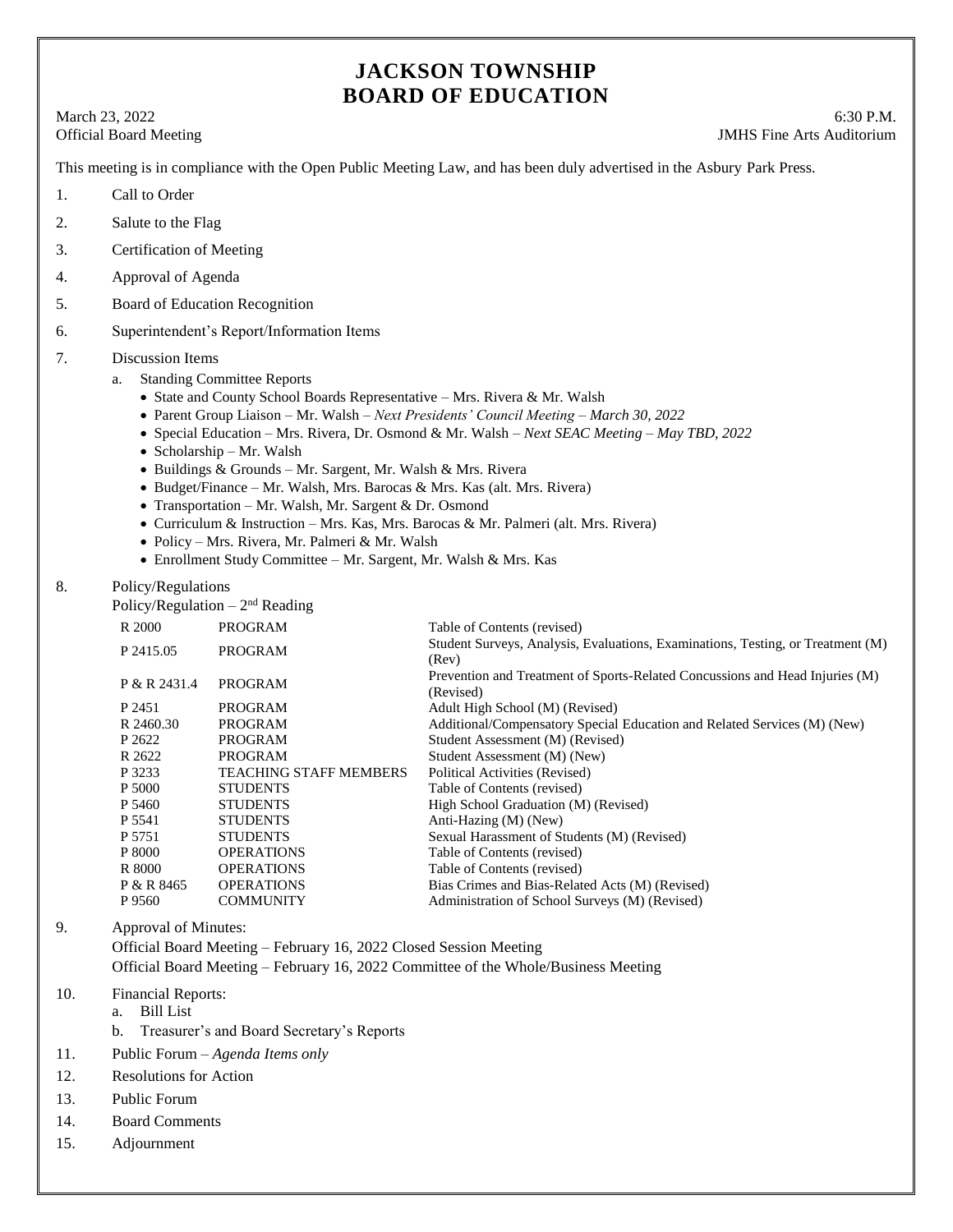# **OFFICE OF THE SUPERINTENDENT OF SCHOOLS**

**TO:** Jackson Township Board of Education

# **FROM: NICOLE PORMILLI, SUPERINTENDENT OF SCHOOLS**

**RE:** March 23, 2022 Official Board Meeting

**MOTION:** Based on the recommendation of the Superintendent of Schools, the Board of Education adopts the Agenda as presented:

Based on the recommendation of the Superintendent of Schools, the following resolutions are presented for formal approval by the Board of Education.

# **OFFICIAL MEETING SCHEDULE:**

1. The Board of Education approves a revision to the 2022 official meeting schedule as follows:

| Date                  | <b>Type of Meeting</b>           | <b>Time</b> | Location                         |  |
|-----------------------|----------------------------------|-------------|----------------------------------|--|
| January 5, 2022       | Reorganization                   | 6:30 PM     | <b>JMHS</b> Fine Arts Auditorium |  |
| January 19, 2022      | Combined COTW/Business           | 6:30 PM     | <b>JMHS</b> Fine Arts Auditorium |  |
| February 16, 2022     | Combined COTW/Business/          | 6:30 PM     | <b>JMHS</b> Fine Arts Auditorium |  |
|                       | 2022-2023 Budget Presentations   |             |                                  |  |
| March 16, 2022        | Combined COTW/Business/          | 6:30 PM     | <b>JMHS</b> Fine Arts Auditorium |  |
| <b>March 23, 2022</b> | Adopt Tentative 2022-2023 Budget |             |                                  |  |
| April 27, 2022        | Combined COTW/Business/          | 6:30 PM     | <b>JMHS</b> Fine Arts Auditorium |  |
|                       | 2022-2023 Budget Hearing         |             |                                  |  |
| May 18, 2022          | Combined COTW/Business           | 6:30 PM     | <b>JMHS</b> Fine Arts Auditorium |  |
| June 22, 2022         | Combined COTW/Business           | 65:30 PM    | <b>JMHS</b> Fine Arts Auditorium |  |
| July 20, 2022         | Combined COTW/Business           | 65:30 PM    | <b>JMHS</b> Fine Arts Auditorium |  |
| August 17, 2022       | Combined COTW/Business           | 65:30 PM    | <b>JMHS</b> Fine Arts Auditorium |  |
| August 31, 2022       | Business-Personnel only          | 65:30 PM    | <b>JMHS</b> Fine Arts Auditorium |  |
| September 21, 2022    | Combined COTW/Business           | 6:30 PM     | <b>JMHS</b> Fine Arts Auditorium |  |
| October 19, 2022      | Combined COTW/Business           | 6:30 PM     | <b>JMHS</b> Fine Arts Auditorium |  |
| November 16, 2022     | Combined COTW/Business           | 6:30 PM     | <b>JMHS</b> Fine Arts Auditorium |  |
| December 21, 2022     | Combined COTW/Business           | 6:30 PM     | <b>JMHS Fine Arts Auditorium</b> |  |
| January 4, 2023       | Reorganization                   | 6:30 PM     | <b>JMHS</b> Fine Arts Auditorium |  |
| January 18, 2023      | <b>Combined COTW/Business</b>    | 6:30 PM     | <b>JMHS Fine Arts Auditorium</b> |  |

# **FINANCE**:

- 1. The Board of Education, based on the recommendation of the Board Secretary, approves the line-item transfers for the month of January, 2022.
- 2. The Board of Education, based on the recommendation of the Board Secretary, approves the adjustments to the Federal and State Fund 20 Projects for the 2021-2022 school year for January, 2022.
- 3. Pursuant to PL 2015, Chapter 47, the Jackson Township Board of Education intends to renew, award, or permit to expire the contracts subsequently awarded by the Board of Education, these contracts are, have been, and will continue to be in full compliance with all state and federal statutes and regulations; in particular, New Jersey Title 18A:18. et.seq, NJAC Chapter 23, and Federal Uniform Administrative Requirements 2CFR, Part200.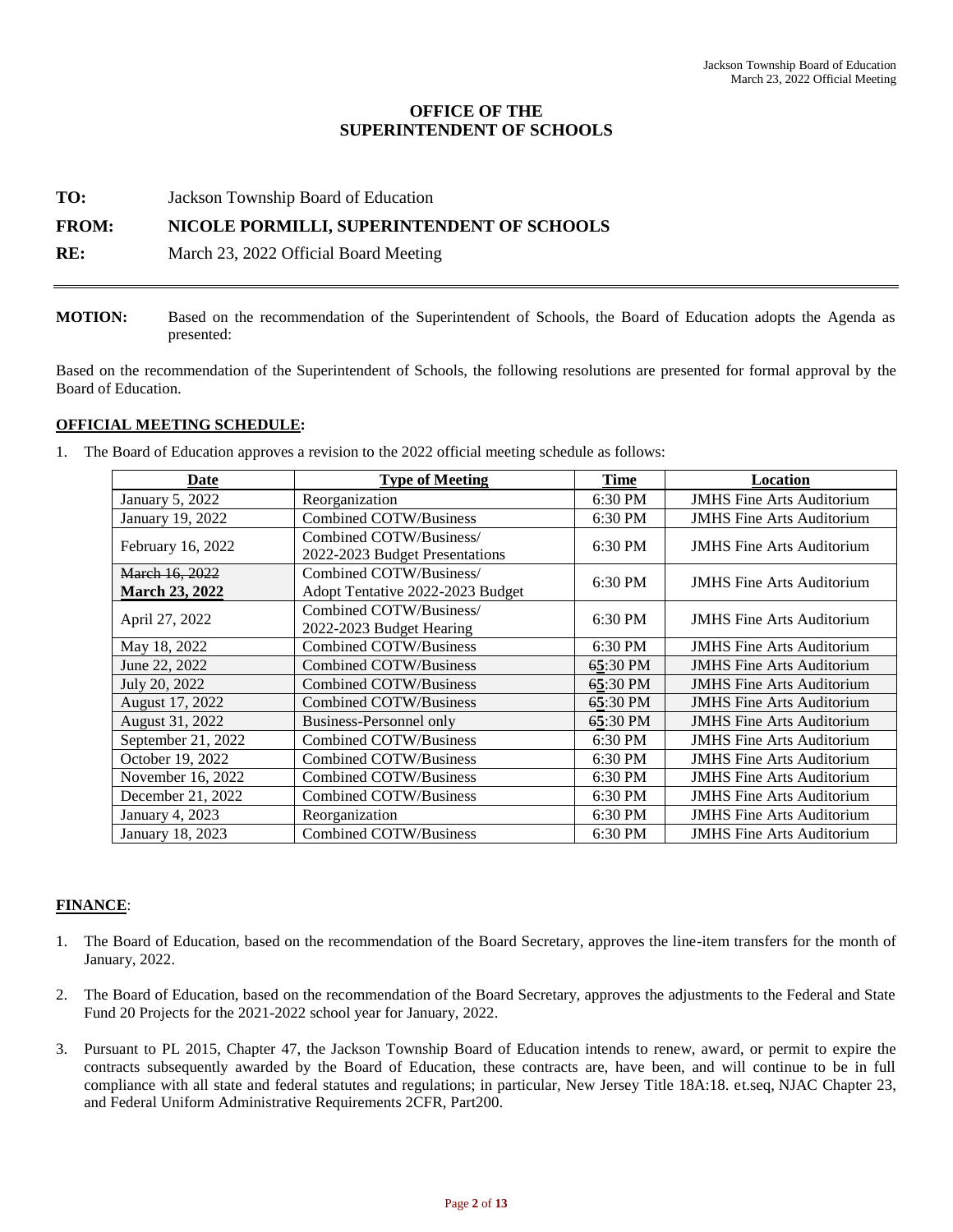# **FINANCE** (continued):

- 4. The Board of Education appoints Spiezle Architectural Group, Inc., Architect, as District Architect of Record for the period of May 1, 2022 through January 31, 2023, in accordance with the terms of the professional services contract.
- 5. The Board of Education approves the tentative budget for the 2022-2023 school year and the following 2022-2023 budget resolution:

BE IT RESOLVED BY THE BOARD OF EDUCATION OF THE TOWNSHIP OF JACKSON IN THE COUNTY OF OCEAN, NEW JERSEY on March 23, 2022 as follows:

- 1. The Board of Education approves the 2022-2023 budget for the submission to the County Superintendent's Office in the amount of \$\_\_\_\_\_\_\_\_\_\_\_\_.00 that consists of a Total General Fund of \$\_\_\_\_\_\_\_\_\_.00, Federal/State Programs of \$ .00 and Debt Service of \$ .00.
- 2. The Board of Education approves the Tax Levy amount raised for General Funds of \$ \_\_\_\_\_.00 for the ensuing 2022-2023 school year.
- 6. The Board of Education based on the recommendation of the Board Secretary, awards the bid for the Facilities & Transportation Departments Uniforms for the 2022-2023 school year to Bob's Uniform Shop, Inc., lowest bid per specifications, total bid of \$36,041.00

Bid Opening: March, 10, 2022, 10:00 AM

| <b>Bidder</b>            | Amount      |
|--------------------------|-------------|
| Bob's Uniform Shop, Inc. | \$36,041.00 |
| <b>Smart Stitch</b>      | \$36,477.75 |
| American Wear            | \$36,650.00 |
| Scrappy Dappy Doo        | \$44,235.00 |

7. The Board of Education, based on the recommendation of the Board Secretary, approves the renewal of the contract with Fire Security Technologies, Inc., Farmingdale, New Jersey for district-wide Fire Alarm Certification and Inspection for the 2022-2023 school year, this is the first renewal of the Fire Alarm Certification and Inspection bid of April 29, 2021.

| April 29, 2021 | <b>Contract</b> |
|----------------|-----------------|
| Bid            | <b>Renewal</b>  |
| \$48,271.00    | \$49,718.00     |

- 8. The Board of Education authorizes the Board Secretary to go out to bid for Food Services paper and cleaning products for the 2022-2023 school year.
- 9. The Board of Education approves the acceptance of School Security Grant funds for the 2021-2022 school year in the amount of \$460,969.00 and the availability of local funds should the total estimated costs of the proposed work exceed the school district's grant allowance, School Security Grant funds are to be used for eligible security improvements.
- 10. The Board of Education approves the application and acceptance of the School and Small Business Non-Compliant Plumbing Fixture and Appliance Program (SSB-NPFA), program managed by TRC on behalf of the New Jersey Board of Public Utilities, estimated grant amount of \$596,496.00 for all ten (10) Jackson schools.
- 11. The Board of Education approves the Alternate SEMI Revenue Projection of \$155,093.00 for use in the 2022-2023 Budget, amount approved by the County Business Administrator.
- 12. The Board of Education approves the following Risk Management Consultant resolution:

# **ATLANTIC & CAPE MAY COUNTIES ASSOCIATION OF SCHOOL BUSINESS OFFICIALS JOINT INSURANCE FUND (ACCASBOJIF)**

# **RESOLUTION APPOINTING A RISK MANAGEMENT CONSULTANT SY 2022-2023**

WHEREAS, the **Jackson Board of Education** hereinafter referred to as DISTRICT, is a member of the Atlantic & Cape May Counties Association of School Business Officials Joint Insurance Fund, a self-insurance pooling fund; and

WHEREAS, the Bylaws of said Fund require that each DISTRICT appoint a Risk Management Consultant, hereinafter referred to as RMC, to perform various professional services as detailed in the Bylaws; and

WHEREAS, the Bylaws indicate a fee as indicated in the attached Risk Management Consultant Agreement which expenditure represents reasonable compensation for the services required and was included in the cost considered by the DISTRICT; and

WHEREAS, the Public School Contracts Law (NJSA 18A:18A-1 et. seq.) defines Insurance as an Extraordinary Unspecifiable Service requiring that the awarding of contracts without competitive bidding must be approved by resolution of this DISTRICT;

NOW THEREFORE, be it resolved that the DISTRICT does hereby appoint **Glenn Insurance** as its RMC and;

BE IT FURTHER RESOLVED that the DISTRICT's Business Official/Board Secretary is hereby authorized and directed to execute the Risk Management Consultant Agreement annexed hereto.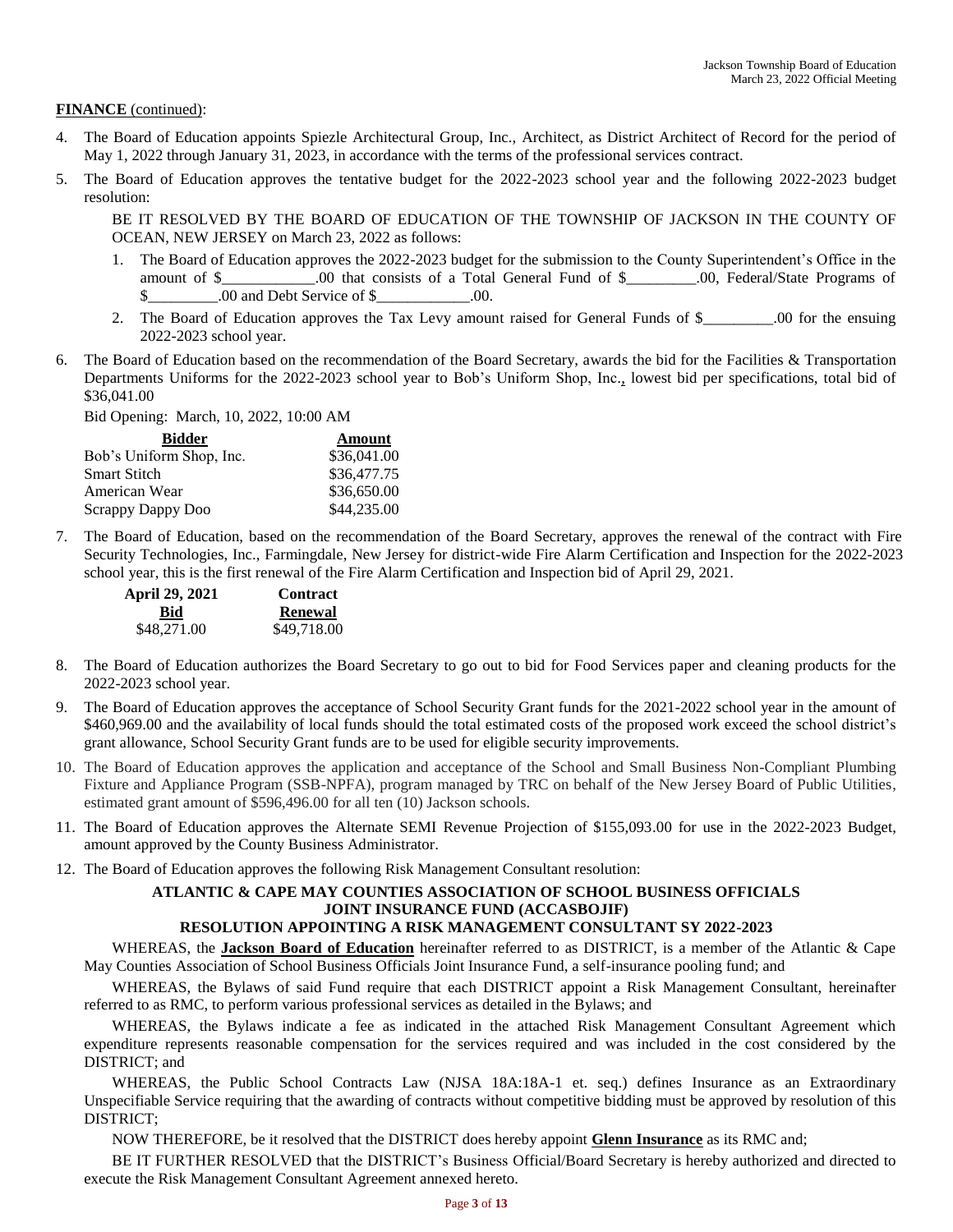# **FINANCE** (continued):

- 13. The Board of Education, based on the recommendation of the Board Secretary, approves an agreement between the Jackson Township Board of Education ("Board of Education") and the Township of Jackson ("Jackson") for the township's use of the District's gas pumps effective March 1, 2022 until June 30, 2022. Jackson Township shall reimburse the Jackson Board of Education for all costs pertaining to the use of the Board's gas pumps.
- 14. The Board of Education approves the following line item transfers for the Title I grant funds:

| <b>Transfer Amount</b> | From Account #    | To Account #      |  |
|------------------------|-------------------|-------------------|--|
| \$1,000.00             | 20-231-200-500-09 | 20-231-200-610-09 |  |

15. The Board of Education approves the following line item transfers for the Title II grant funds:

| <b>Transfer Amount</b><br><b>From Account #</b> |                   | To Account #      |
|-------------------------------------------------|-------------------|-------------------|
| \$213.00                                        | 20-270-200-320-09 | 20-270-200-590-09 |

16. The Board of Education approves the generous donation of \$1,500.00 to the Carl W. Goetz Middle School Drama Club from the Rosko Family.

# **FACILITIES**:

1. The Board of Education approves the use of facilities for groups as filed.

# **PROGRAMS**:

- 1. The Board of Education accepts the 2021 District Violence and Vandalism/HIB Report for the period of July 1, 2021 through December 31, 2021 as presented.
- 2. The Board of Education approves an agreement with the Glazier Clinic for 2022 to provide two (2) annual staff subscriptions to Glazier Drive for online High School Coaches' Clinics for Jackson Liberty and Memorial High Schools, at a cost not to exceed \$798.00.
- 3. The Board of Education approves the application and acceptance, if received, for the NJEA Frederick L. Hipp Foundation grant in the amount of \$1,375.00, submitted by Bridgit Valgenti and Lindsey O'Brien of the Christa McAuliffe Middle School to continue the Healing Library Kit program for the 2022-2023 school year.
- 4. The Board of Education approves the application and acceptance, if received, for the NJEA Frederick L. Hipp Foundation grant in the amount of \$5,560.00, submitted by Bridgit Valgenti, Victoria Hay and Lizabeth Murphy of the Christa McAuliffe Middle School to establish a Fashion Club after school program to run in conjunction with the Second Hand Shop already in existance for the 2022-2023 school year.
- 5. The Board of Education approves the application and acceptance, if received, for the We Volunteer Grant in the amount of \$200.00 submitted by Carrie Hogan and Melissa O'Keeffe of the Johnson Elementary School.
- 6. The Board of Education approves consultants from Borenson and Associates, Inc. to present Math virtual webinars for Elementary Summer Learning Program Title I teachers, to be funded by Title I grant funds, not to exceed \$700.00, at no cost to the Board.
- 7. The Board of Education approves the following personnel to attend the virtual Orton Gillingham Training, to be paid by Title I Grant Funds, not to exceed \$2,550.00 in total, at no cost to the Board:
	- a. Laura Hughes, Crawford-Rodriguez
	- b. Melissa O'Neill, McAuliffe
- 8. The Board of Education approves the following personnel to attend the virtual Orton Gillingham Training, to be paid by Title II Grant Funds, not to exceed \$1,275.00 in total, at no cost to the Board:
	- a. Heather Donnelly, Johnson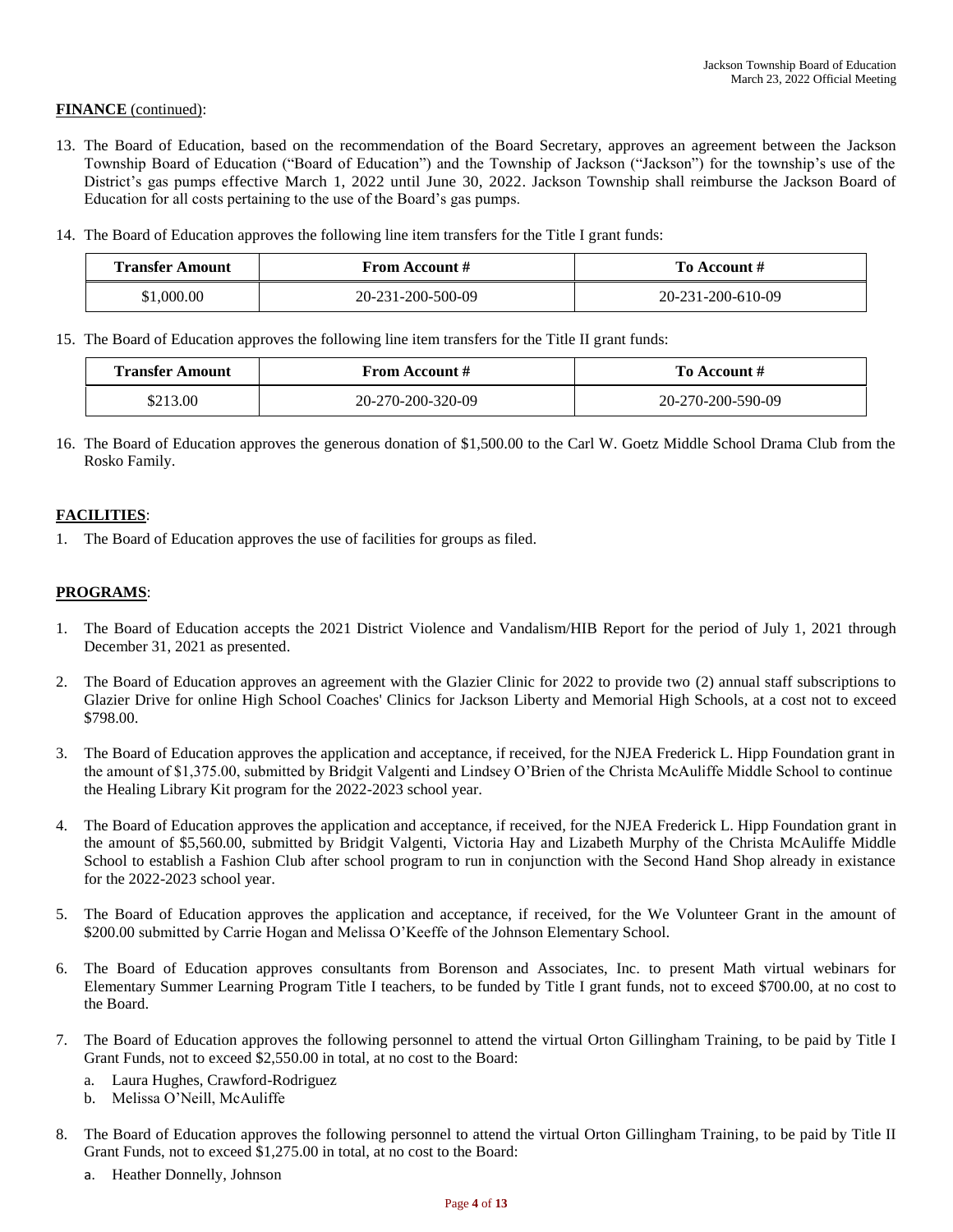# **PROGRAMS** (continued):

- The Board of Education approves an amendment to the 2021-2022 IDEA Basic Grant in the amount of \$1,244.00 to expend prior year rollover funds.
- 10. The Board of Education approves an application and acceptance of the American Rescue Plan Act Elementary and Secondary School Emergency Relief (ARP ESSER) Homeless Children and Youth (ARP-HCY) Funding in the amount of \$51,130.00.
- 11. The Board of Education approves an application and acceptance of the Rutgers Eagleton Institute of Politics State House Express grant for Goetz Middle School in the amount of \$750.00, to be expended by June 30, 2022.
- 12. The Board of Education approves a contract for the 2021-2022 school year with FTF Behavioral Consulting to provide district Special Education staff with training on Practical Functional Assessment & Skill-Based Treatment of Problem Behavior as per the contract on file with the Special Education Department the Business Office, total cost not to exceed \$38,000.00.
- 13. The Board of Education approves professional day requests and the travel related expense resolution from school board and staff members as filed with the appropriate supervisor.

# **STUDENTS**:

1. The Board of Education approves the following revision to an out of district placements:

| a. | One (1) Student | Placement: | Jackson Regional Day School w/Aide |
|----|-----------------|------------|------------------------------------|
|    |                 | Tuition:   | \$133,900.00 pro-rated             |
|    |                 | Effective: | January 18, 2022                   |

- 2. The Board of Education approves a revision to services for the 2021-2022 school year with Silvergate Prep to provide educational instruction for Jackson students in a hospital setting on an as needed basis at a rate of \$55.00 per hour, total cost not to exceed \$25,000.00.
- 3. The Board of Education approves a contract for the 2021-2022 school year with Rutgers University Behavioral Health Care to provide bedside educational instruction to various Jackson students in a hospital setting on an as needed basis at a rate of \$49.00 per hour, total cost not to exceed \$25,000.00.
- 4. The Board of Education approves a contract for the 2021-2022 school year with Technology for Education and Communication Consulting, Inc. to provide various services to Jackson students on an as needed basis as per the fee schedule on file with the Special Education Department and the Business Office, total cost not to exceed \$10,000.00.
- 5. The Board of Education approves services for the 2021-2022 school year with New Jersey Pediatric Feeding Associates to provide various services to Jackson students on an as needed basis as per the contract on file with the Special Education Department and the Business Administrator's office, total cost not to exceed \$5,000.00.
- 6. The Board of Education approves the following volunteer clubs and advisors for the 2021-2022 school year:

|    | Volunteer Club      | Volunteer Advisor(s)                     | School    |
|----|---------------------|------------------------------------------|-----------|
| a. | <b>Fishing Club</b> | Doug Jackson                             | Rosenauer |
|    | LEAD-Diversity Club | Donna R. Brown,<br>replacing Leonard Apa | JMHS      |

7. The Board of Education approves the following volunteer clubs and advisors for the **2022-2023** school year:

|     | lut                                                              | dvisor(s.          | ∵choo∟                     |
|-----|------------------------------------------------------------------|--------------------|----------------------------|
|     | м                                                                | ,,,,               | ``                         |
| la. | $\sim$<br>-<br>Surt<br>1 eam<br>:sor<br>Club<br>Jac<br>. .<br>л. | Michae:<br>Jısanza | $\mathbf{v}$<br>.<br>$-11$ |

- 8. The Board of Education approves an overnight trip for the Jackson Memorial High School DECA club to the DECA International Career Development Conference in Atlanta, Georgia on Saturday, April 23, 2022 through Wednesday, April 27, 2022, cost to the Board being student/advisor conference registration fees and advisor accommodations/airfare.
- 9. The Board of Education approves a voluntary day trip for the Jackson Memorial High School Band students to Hershey Park in Hershey, Pennsylvania on Saturday, April 30, 2022, at no cost to the Board.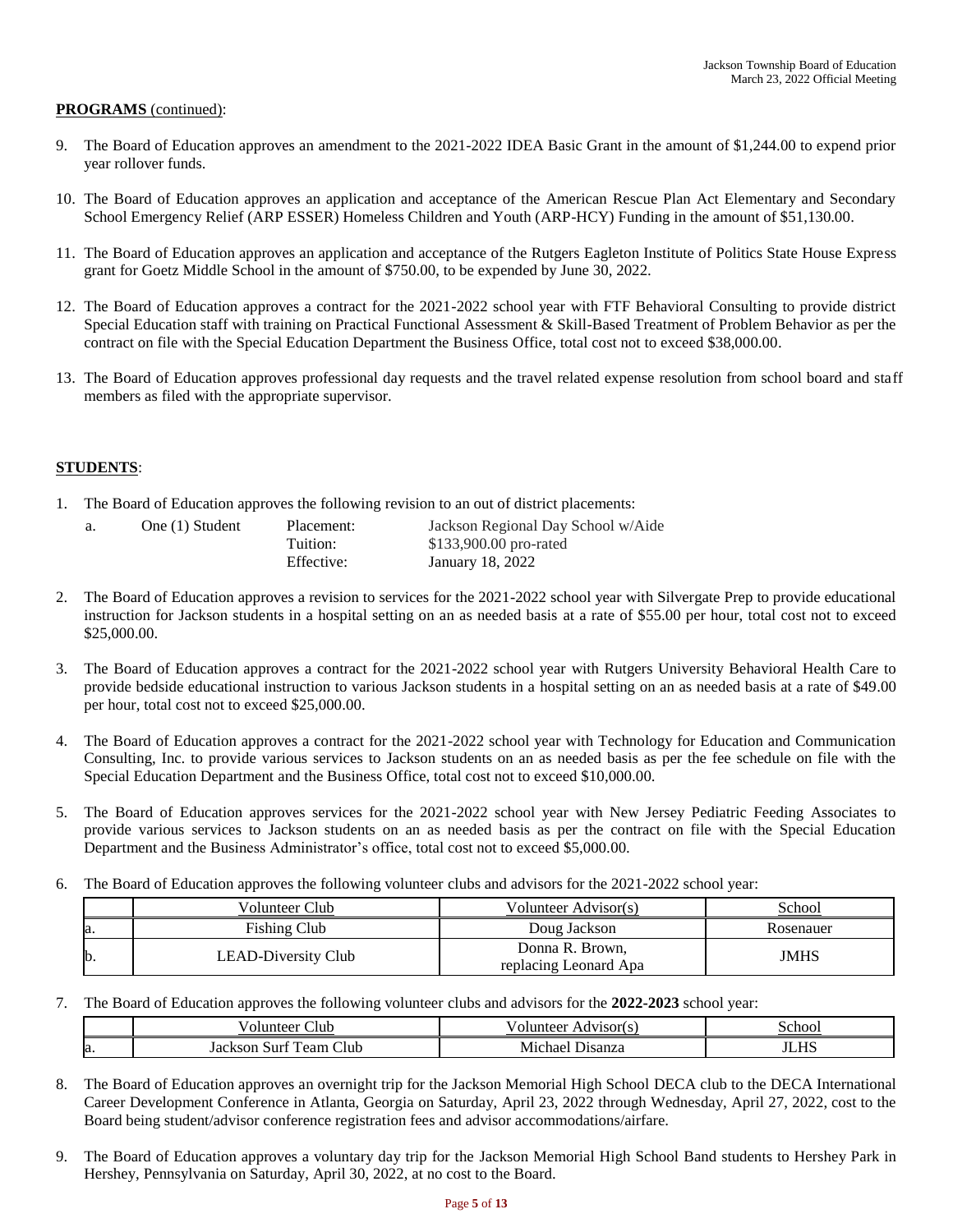# **STUDENTS** (continued):

- 10. The Board of Education approves participation of the Jackson Liberty and Jackson Memorial High School Boys and Girls Track Teams in the Penn Relays, April 28-30, 2022 at the University of Pennsylvania, cost to the Board being district transportation and entry fees.
- 11. The Board of Education approves the following trip for the Jackson Liberty High School Adventure Bound class for the 2021- 2022 school year, at no cost to the Board:

| Trip/Location                               | # of Students | <u>Dates</u>      | <b>Time</b>       | Trip Cost/ Bus Fee                           | Student<br>Cost |
|---------------------------------------------|---------------|-------------------|-------------------|----------------------------------------------|-----------------|
| Overnight Canoe Trip.<br>Delaware Water Gap | 30            | May 25 & 26, 2022 | 7:30 AM - 1:30 PM | Canoe Rental & Livery-<br>\$20.00/Bus\$30.00 | \$50.00         |

- 12. The Board of Education approves a trip for the Jackson Liberty High School Nations Among Nations student club to the Penn Museum located within University of Pennsylvania campus, Philadelphia, Pennsylvania, Wednesday, April 27, 2022, at no cost to the Board.
- 13. The Board of Education accepts, in accordance with N.J.S.A. 18A:37-15b(6), the monthly Harassment, Intimidation and Bullying (HIB) Report as presented to the Board of Education during Executive Session.
- 14. The Board of Education approves educational field trips as filed with the Transportation Director.

# **PERSONNEL**:

- 1. The Board of Education approves the employment of the following substitutes for the 2021-2022 school year, effective March 24, 2022, unless otherwise noted:
	- a. Kyle Torres, Driver/Transportation
	- b. Christine Coles, Food Service
	- c. Maureen Brzozowski, Nurse
	- d. Raymond Sosa, SLEO, pending fingerprints
	- e. Lindsay Taft, Secretary, effective March 7, 2022
	- f. MaryAnn Castelli, Teacher
	- g. Jessica Dominiguez, Teacher
- 2. The Board of Education approves the following staff members for student teaching, child care, co-curricular advisors and/or athletic coaches for the 2021-2022 school year, effective March 24, 2022, unless otherwise noted:
	- a. Ingrid Harris, Child Care
	- b. Matthew Castronuova, Coach
	- c. William Webb, Volunteer Coach
	- d. Janice Malangone, Co-Curricular
	- e. Jonathan O'Keefe, JTV
- 3. The Board of Education, upon the recommendation of the Superintendent, accepts with best wishes, the resignation of the following employees, due to retirement:
	- a. James Swanson, Driver-Transportation/District, effective July 1, 2022.
	- b. Terry Campbell, Secretary-COSA Human Resources/Administration, effective April 1, 2021.
	- c. Matthew Albert, Art Teacher/JMHS effective February 1, 2023.
	- d. Dana Bellino, Elementary Teacher/Elms, effective July 1, 2022.
	- e. Amy Bueide, Elementary Teacher/Holman, effective July 1, 2022.
	- f. Janice Jesberger, Special Education Transition Facilitator/JLHS, effective May 1, 2022.
- 4. The Board of Education accepts the resignation of the following employees:
	- a. Margaret Ely, Driver-Transportation/District, effective February 22, 2022.
	- b. Ronald Rapp, Driver-Transportation/District, effective March 1, 2022.
	- c. Tracy White, Science Teacher/Goetz, effective July 1, 2022.
	- d. Jenna Mardini, Preschool Teacher/Switlik, effective May 9, 2022.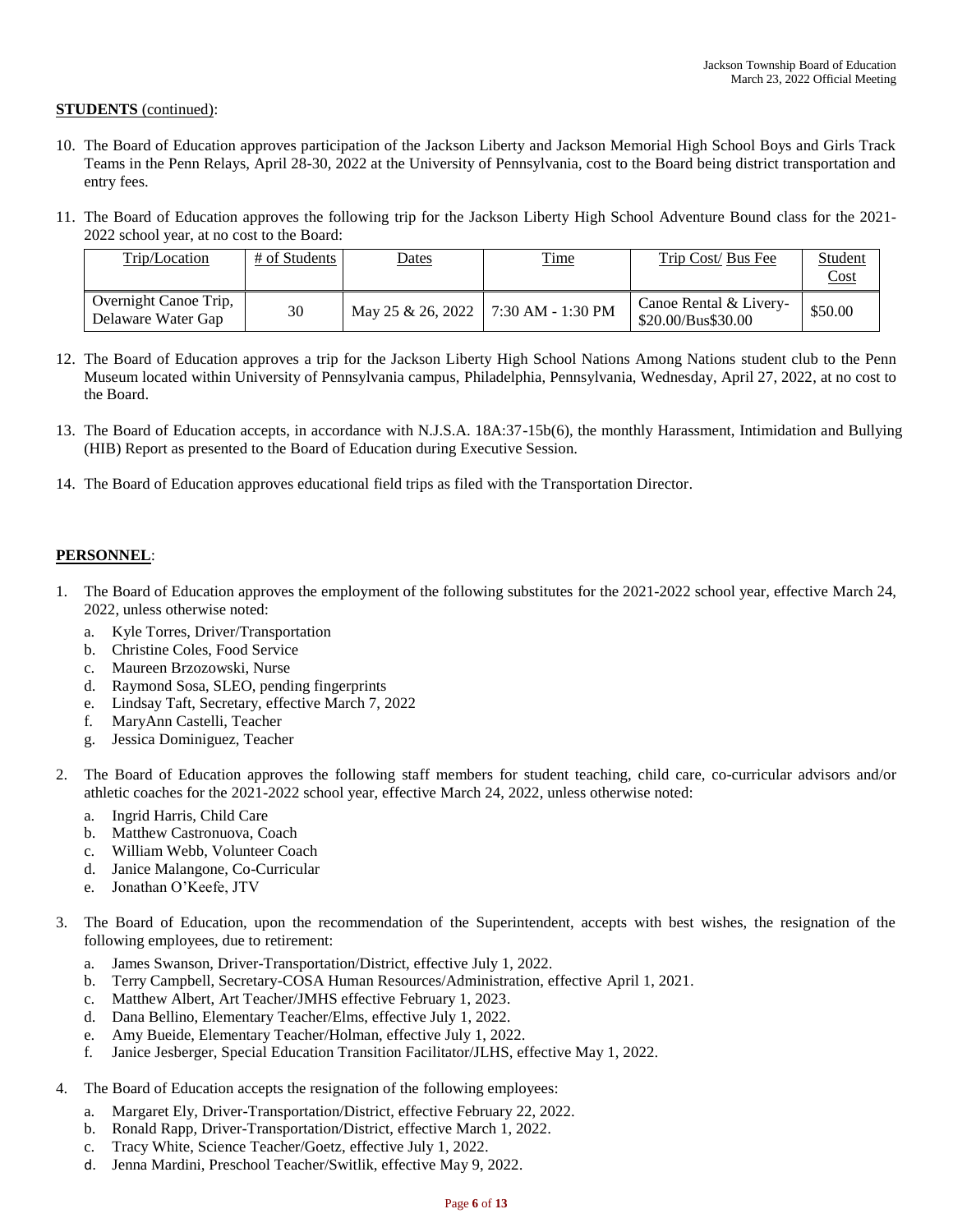- 5. The Board of Education rescinds the following contract:
	- a. Catherine Jones, Secretary (COSA)-Special Education/JLHS, replacing Carmela Santuoso, effective March 9, 2022, pending fingerprints through June 30, 2022.
- 6. The Board of Education approves a leave of absence for the following personnel:
	- a. Alexandru Stefan, Computer Service Technician/District, unpaid Federal and NJ Family Medical Leave of Absence, effective May 11, 2022 through May 27, 2022, returning May 31, 2022.
	- b. Dina Parker, Custodian/JLHS, paid Medical Leave of Absence, effective March 8, 2022 through April 29,2022; unpaid Federal Family Medical Leave of Absence, effective May 2, 2022 through TBD.
	- c. Jeanette Witkowski, Food Service Worker/McAuliffe, paid Medical Leave of Absence, effective January 5, 2022 through March 15, 2022, returning March 16, 2022.
	- d. Charles Hale, Groundsperson/District, paid medical Leave of Absence, effective November 9, 2021 through February 25, 2022; unpaid Federal Family Medical Leave of Absence, effective February 28, 2022, returning March 1, 2022.
	- e. Amanda Cohen (Sobel), LDTC/Goetz, paid Medical Leave of Absence, effective January 3, 2022 through March 14, 2022; unpaid Federal and NJ Family Medical Leave of Absence, effective March 15, 2022 through June 3, 2022, returning June 6, 2022.
	- f. Rosie Gray, Paraprofessional/Crawford-Rodriguez, paid Medical Leave of Absence, effective April 6, 2022 through May 18, 2022, returning May 19, 2022.
	- g. Jacqueline Burnside, Paraprofessional/Elms, paid Medical Leave of Absence, effective January 5, 2022 through March 23, 2022; unpaid Federal Family Medical Leave of Absence, effective March 24, 2022 through TBD.
	- h. Alessandra Barone, Paraprofessional/Johnson, paid Medical Leave of Absence, effective March 14, 2022 through March 18, 2022; unpaid Federal and NJ Family Medical Leave of Absence, effective March 21, 2022 through May 31, 2022, returning June 1, 2022.
	- i. Janice Schenck, Physical Education Teacher/JMHS, paid Medical Leave of Absence, effective November 29, 2021 through February 28, 2022, returning March 1, 2022.
	- j. Jean Totin, Math Teacher/JMHS, paid Medical Leave of Absence, effective March 15, 2022 through TBD.
	- k. Susan Bruett, Physical Education Teacher/Goetz, paid Medical Leave of Absence effective March 7, 2022 through April 1, 2022, returning April 2, 2022.
	- l. Leilanie Small, Spanish Teacher/Goetz, paid Medical Leave of Absence, effective February 10, 2022 through March 1, 2022; unpaid Child Care Leave of Absence, effective March 2, 2022 through March 31, 2022, returning April 1, 2022.
	- m. Barbara Feinen, Special Education Teacher/McAuliffe, paid Medical Leave of Absence, effective January 21, 2022 through February 18, 2022, returning February 22, 2022.
	- n. Kelly King, Teacher/Crawford-Rodriguez, paid Medical Leave of Absence, effective October 18, 2021 through December 16, 2021; unpaid Federal and NJ Family Medical Leave of Absence, effective December 17, 2021 through March 22, 2022; revised unpaid Child Care Leave of Absence, effective March 23, 2022 through June 30, 2022, returning September 1, 2022.
	- o. Brigitte Moody, Special Education Teacher/Crawford-Rodriguez, paid Medical Leave of Absence, effective November 15, 2021 through January 5, 2022; unpaid Federal and NJ Family Leave of Absence, effective January 6, 2022 through April 1, 2022; revised unpaid Child Care Leave of Absence, effective April 2, 2022 through April 26, 2022, returning April 27, 2022.
	- p. Jessica Muth, Teacher/Crawford-Rodriguez, paid Medical Leave of Absence, effective March 7, 2022 through May 16, 2022; unpaid Federal and NJ Family Medical Leave of Absence, effective May 17, 2022 through October 27, 2022, returning October 28, 2022.
	- q. Emily Geoffroy, Music Teacher/Elms, paid Medical Leave of Absence, effective January 10, 2022 through March 7, 2022; unpaid Federal Medical Leave of Absence, effective March 8, 2022 through TBD.
	- r. Deanna De Andino, Special Education Teacher/Holman, paid Medical Leave of Absence, effective April 25, 2022 through May 6, 2022; unpaid Federal and NJ Family Medical Leave of Absence, effective May 9, 2022 through October 6, 2022, returning October 7, 2022.
	- s. Michelle Waltz, Preschool Teacher/Johnson, paid Medical Leave of Absence, effective April 25, 2022 through May 10, 2022; unpaid child care leave of absence, effective May 11, 2022 through May 31, 2022, returning June 1, 2022.
- 7. The Board of Education approves the following contract adjustments:
	- a. Christopher J. Daniels, Driver-Transportation/District, adjust from 6 hours 30 minutes per day to 6 hours and 20 minutes, effective February 17, 2022 through June 30, 2022.
	- b. Maritza Torres, Driver-Transportation/District, increase from 6 hours per day to 6 hours 20 minutes per day, effective September 13, 2021 through June 30, 2022, route adjustment.
	- c. Darlene Pellegrino, Van Aide-Transportation/District, increase from 5 hours 40 minutes to 6 hours 30 minutes per day, effective March 24, 2022 through June 30, 2022.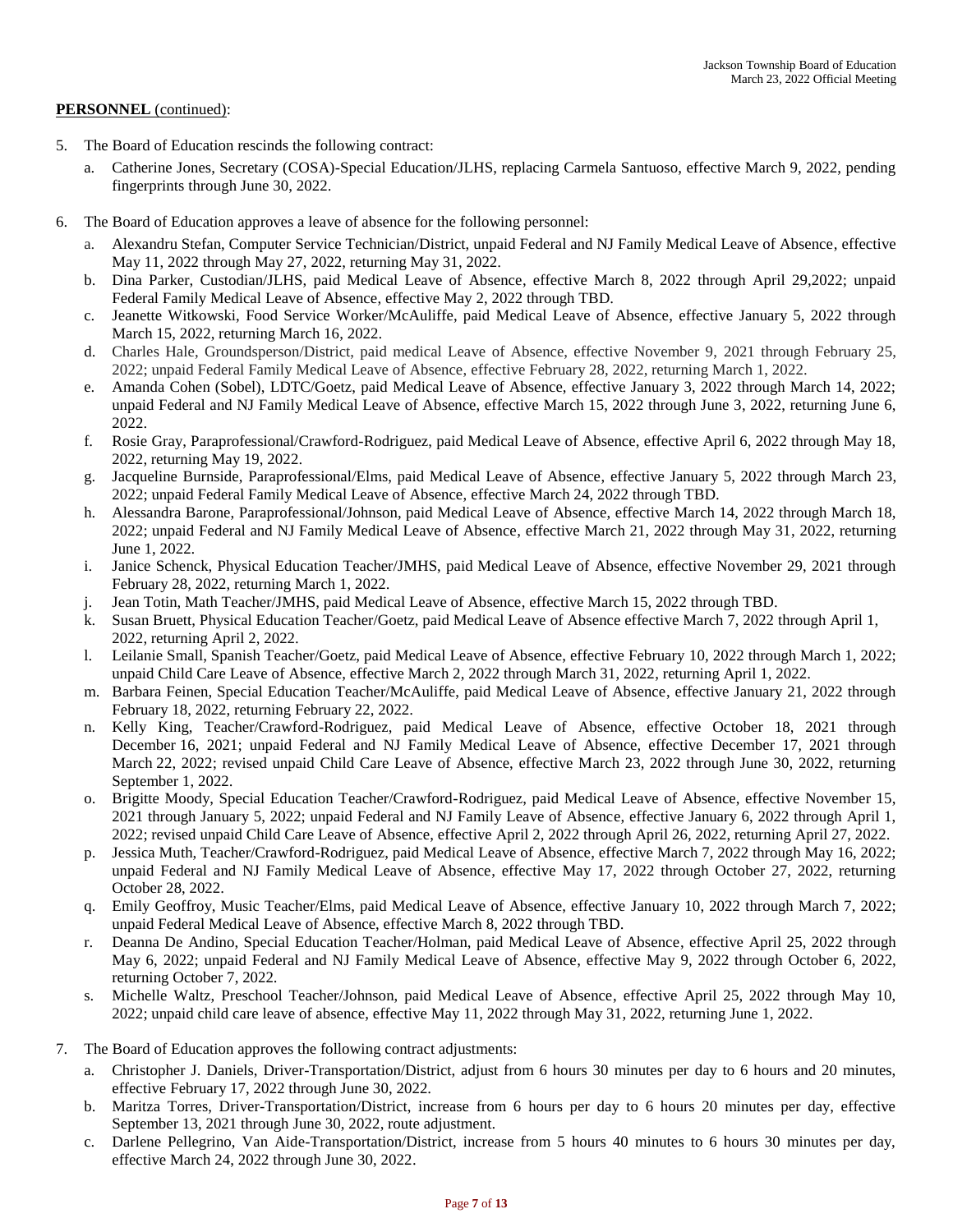- 7. Contract Adjustments continued:
	- d. Dana Costello, Physical Education Teacher/Liberty, increase salary to reflect a degree increment increase, effective February 22, 2022 through June 30, 2022.
	- e. Andrew Fantasia, Math Teacher/Goetz, extend leave of absence position, replacing Katherine McShea, extend contract through May 17, 2022.
	- f. Brielle Cacoilo, Special Education Teacher/Crawford-Rodriguez, leave of absence position, replacing Brigitte Moody, revised end date, effective January 24, 2022 through April 26, 2022.
	- *g.* Colleen Laffey, Teacher/Crawford-Rodriguez, leave of absence position, replacing Kelly King, extend contract through June 30, 2022.
- 8. The Board of Education approves the following contract adjustments for longevity for the 2021-2022 school year, in accordance with the current negotiated contracts:

|                | <b>First Name</b> | Last Name | Title                      | <b>Bargaining Group</b> | <b>Effective Date</b> | Reason             |
|----------------|-------------------|-----------|----------------------------|-------------------------|-----------------------|--------------------|
| a.             | Jason             | Diaz      | Music Teacher              | JEA                     | 4/1/2022              | 17 Years Longevity |
|                | Jill              | Friedland | Paraprofessional-Classroom | JEA                     | 4/1/2022              | 20 Years Longevity |
| $\mathbf{c}$ . | Deborah           | Henry     | Paraprofessional-Classroom | JEA                     | 4/1/2022              | 20 Years Longevity |

- 9. The Board of Education approves the transfer of the following personnel:
	- a. Melissa Rivera, transfer from Van Aide-Transportation/District to Driver-Transportation/District, 6 hours 5 minutes per day, replacing Lisa Frazier Porto, effective March 24, 2022 through June 30, 2022.
	- b. Antoinette Cusson, transfer from Paraprofessional/McAuliffe to Paraprofessional/JLHS, transfer position, effective March 16, 2022 through June 30, 2022.
	- c. Brianne Meglio, transfer from Paraprofessional/Johnson to Paraprofessional/Rosenauer, transfer position, effective February 17, 2022 through June 30, 2022.
	- d. Coleen Walter, transfer from Secretary COSA-Human Resources/Administration, leave of absence position, to Secretary COSA-Human Resources/Administration, replacing Terry Campbell, effective March 24, 2022 through June 30, 2022.
	- e. Rachael Miller, transfer from Secretary-JEA Assistant Principal's Office/JMHS to Confidential Secretary/Administration, replacing Lindsay Taft, effective March 24, 2022 through June 30, 2022.
	- f. Samantha Coon, transfer from Social Worker-Traveling/JLHS to Social Worker/JLHS, replacing Eileen Keegan, effective May 1, 2022 through June 30, 2022.
	- g. Christina Pier transfer from Social Worker-Traveling/Holman and Crawford-Rodriguez to Social Worker/JMHS, transfer position, effective March 14, 2022 through June 30, 2022.
	- h. Dana Lisi, transfer from Speech Language Specialist/Elms to Speech Language Specialist-Traveling/Elms and Switlik, transfer position, effective February 22, 2022 through June 30, 2022.
	- i. Dawn Cicco, transfer from Special Education Teacher/Elms to Special Education Teacher-MD Elms, replacing Stephanie Kravitz, effective March 24, 2022 through June 30, 2022.
	- j. Stephanie Kravitz, transfer from Special Education Teacher/Elms to Intervention Teacher/Elms, replacing Hayley Vitale, effective March 24, 2022 through June 30, 2022.
	- k. Haylee Vitale, transfer from Intervention Teacher/Elms to Special Education Teacher/Elms, replacing Dawn Cicco, effective March 24, 2022 through June 30, 2022.
- 10. The Board of Education approves the employment of the following personnel:
	- a. Joseph Palumbo, Director-Guidance/District, replacing Kurt Holtz, effective July 1, 2022 through June 30, 2023.
	- b. Cheri Borges, Driver-Transportation/District, 6 hours 30 minutes per day, replacing Margaret Ely, effective March 24, 2022 through June 30, 2022.
	- c. Corrinne Borges, Driver-Transportation/District, 6 hours 30 minutes per day, replacing Rodney DeChamplain, effective March 24, 2022 through June 30, 2022.
	- d. Brian Borodin, Driver-Transportation/District, 6 hours 30 minutes per day, replacing Cheryl Forest, effective March 24, 2022 through June 30, 2022.
	- e. Deirdre Bridgeman, Driver-Transportation/District, 6 hours 30 minutes per day replacing Dean Freda, effective March 28, 2022, pending fingerprints through June 30, 2022.
	- f. Diane Collis, Driver-Transportation/District, 6 hours 30 minutes per day, replacing Christine Volpe, effective March 28, 2022 through June 30, 2022.
	- g. Lisa Coniglione, Driver-Transportation/District, 6 hours 30 minutes per day, replacing Shell Ruggiero, effective March 24, 2022 through June 30, 2022.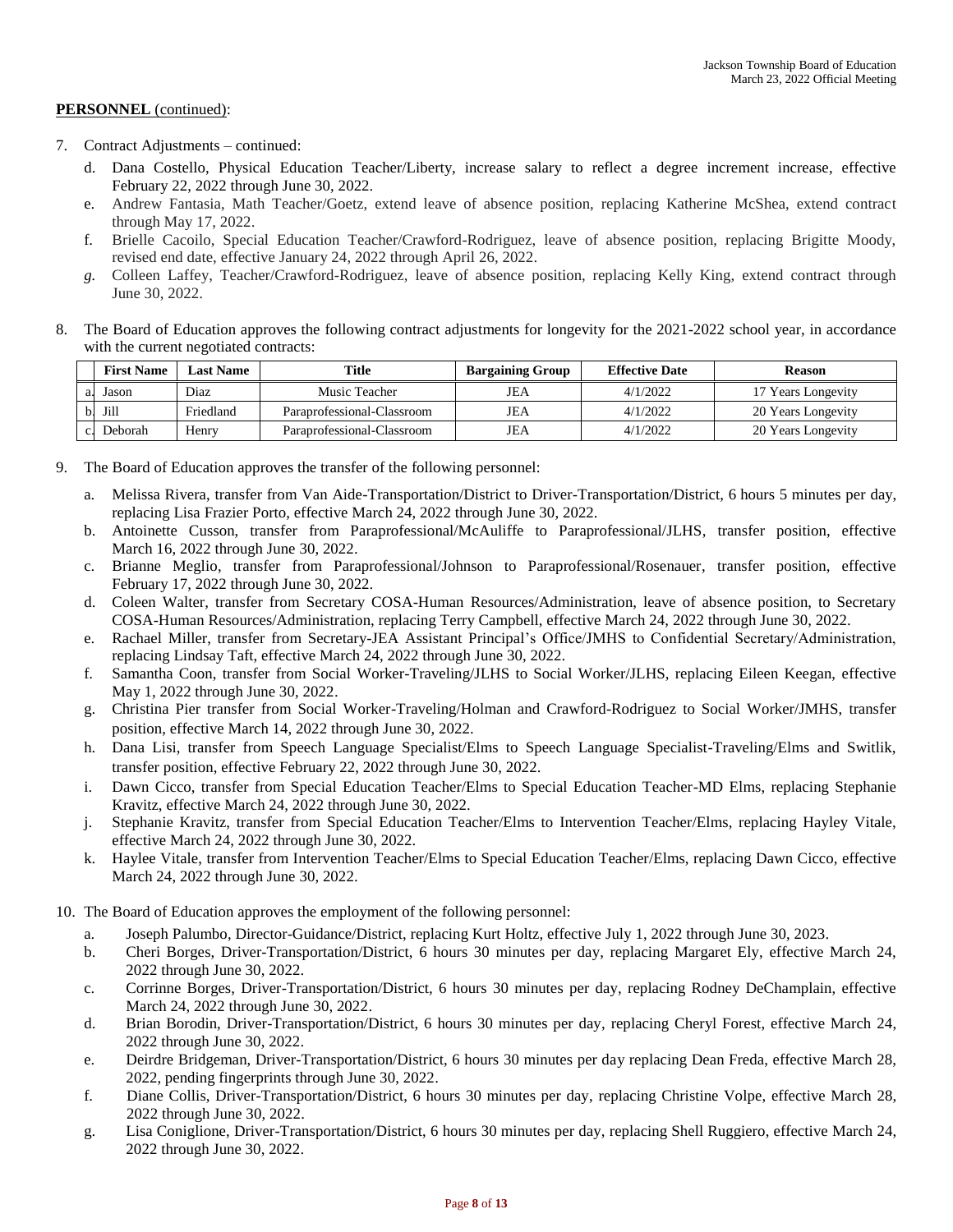- 10. Employments continued:
	- h. Michael Dimartino, Driver-Transportation/District, 6 hours 30 minutes per day, replacing Henry Sulikowski, effective March 24, 2022, pending fingerprints through June 30, 2022.
	- i. Rodney Dobbins, Driver-Transportation/District, 6 hours 30 minutes per day, replacing Randi Lopez, effective March 24, 2022 through June 30, 2022.
	- j. Erin Ent, Driver-Transportation/District, 6 hours 30 minutes per day, replacing Michele Adam, effective March 24, 2022 through June 30, 2022.
	- k. Alba Escamilla, Driver-Transportation/District, 6 hours 30 minutes per day, replacing Shelaine Johnson, effective March 24, 2022 through June 30, 2022.
	- l. Jaime Figueroa, Driver-Transportation/District, 6 hours 30 minutes per day, replacing Donna Gibson, effective March 24, 2022 through June 30, 2022.
	- m. Lucien Filosa, Driver-Transportation/District, 6 hours 30 minutes per day, replacing Doreen Krukowski, effective March 24, 2022 through June 30, 2022.
	- n. Nicholas Fleming, Driver-Transportation/District, 6 hours 30 minutes per day, replacing Michele Hearon, effective April 1, 2022 or sooner, pending fingerprints through June 30, 2022.
	- o. Linda Gee, Driver-Transportation/District, 6 hours 30 minutes per day, replacing John Rux, effective April 1, 2022 through June 30, 2022.
	- p. Edward Kaszuba, Driver-Transportation/District, 6 hours 30 minutes per day, replacing Robin Horner, effective March 24, 2022 through June 30, 2022.
	- q. Kathleen Keating, Driver-Transportation/District, 6 hours 30 minutes per day, replacing Kimberly Dalton Case, effective March 24, 2022 through June 30, 2022.
	- r. Paul Lancaster, Driver-Transportation/District, 6 hours 30 minutes per day, replacing Jamie Webster, effective March 24, 2022 through June 30, 2022.
	- s. Laura Lisi, Driver-Transportation/District, 6 hours 30 minutes per day, replacing Frances Laidlaw, effective April 25, 2022 or sooner, pending fingerprints through June 30, 2022.
	- t. Linda Mastandrea, Driver-Transportation/District, 6 hours 30 minutes per day, replacing Lucien Filosa, effective March 24, 2022 through June 30, 2022.
	- u. Santosh Mhatre, Driver-Transportation/District, 6 hours 30 minutes per day, replacing Sandra Dickson, effective April 1, 2022, pending credentials through June 30, 2022.
	- v. Paul Patnode, Driver-Transportation/District, 6 hours 30 minutes per day, replacing Karen Giorgianni, effective March 24, 2022 through June 30, 2022.
	- w. Crystal Peterson, Driver-Transportation/District, 6 hours 30 minutes per day, replacing Dorene Krukowski, effective March 24, 2022 through June 30, 2022.
	- x. Dzengis Ramush, Driver-Transportation/District, 6 hours 30 minutes per day, replacing Sharon Sorensen, effective March 24, 2022, pending abstract through June 30, 2022.
	- y. Kristelle Pinho, Driver-Transportation/District, 6 hours 30 minutes per day, replacing Latoya Nicholson, effective March 24, 2022 through June 30, 2022.
	- z. Bernice Van Pelt, Driver-Transportation/District, 6 hours 30 minutes per day, replacing Shannon Cantania, effective April 1, 2022 through June 30, 2022.
	- aa. Robert White, Driver-Transportation/District, 6 hours 30 minutes per day, replacing Eileen Kay Isaken, effective March 24, 2022 through June 30, 2022.
	- bb. Elizabeth Clarke, Van Aide-Transportation/District, 5 hours 45 minutes per day, replacing Adrian Diffendale, effective March 24, 2022, pending fingerprints through June 30, 2022.
	- cc. Eunice Diaz, Van Aide-Transportation/District, 5 hours 45 minutes per day, replacing Marissa Johnson, effective March 24, 2022, pending fingerprints through June 30, 2022.
	- dd. Luljeta Djencic, Van Aide-Transportation/District, 5 hours 45 minutes per day, replacing Joan Durant, effective March 24, 2022, pending fingerprints through June 30, 2022.
	- ee. Susan Hallock, Van Aide-Transportation/District, 5 hours 45 minutes per day, replacing Iris Matthews, effective March 24, 2022, pending fingerprints through June 30, 2022.
	- ff. Mary Maier, Van Aide-Transportation/District, 5 hours 45 minutes per day, replacing Grace Cohen, effective March 24, 2022, pending fingerprints through June 30, 2022.
	- gg. Christina Martinez, Van Aide-Transportation/District, 5 hours 45 minutes per day, replacing Don Bradshaw, effective March 24, 2022, pending fingerprints through June 30, 2022.
	- hh. Bridget McCarthy, Van Aide-Transportation/District, 5 hours 45 minutes per day, replacing Candice Hornby, effective March 24, 2022, pending fingerprints through June 30, 2022.
	- ii. Stephanie Milonas, Van Aide-Transportation/District, 5 hours 45 minutes per day, replacing Lisa Frazier-Porto, effective March 24, 2022 through June 30, 2022.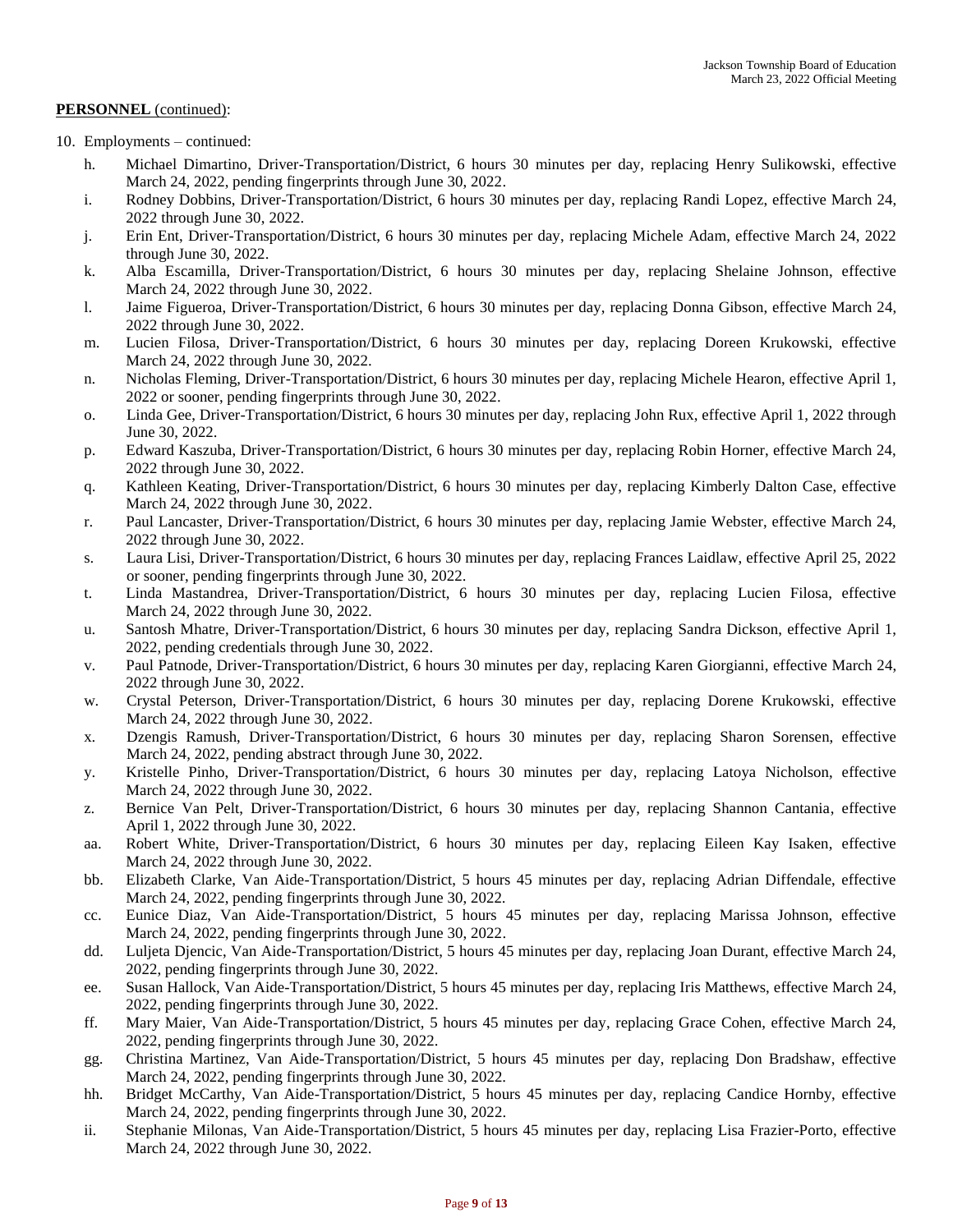- 10. Employments continued:
	- jj. Kathleen Nealen, Van Aide-Transportation/District, 5 hours 45 minutes per day, replacing Bailey Case, effective March 24, 2022 through June 30, 2022.
	- kk. Donna Rotunno, Van Aide-Transportation/District, 5 hours 45 minutes per day, replacing Kelly Connelly, effective March 24, 2022, pending fingerprints through June 30, 2022.
	- ll. Chevon Taliaferro, Van Aide-Transportation/District, 5 hours 45 minutes per day, replacing Sara Schoen, effective March 24, 2022, pending fingerprints through June 30, 2022.
	- mm. Kristy Veneruso, Van Aide-Transportation/District, 5 hours 45 minutes per day, replacing Casandra Dixon, effective March 24, 2022, pending fingerprints through June 30, 2022.
	- nn. Guadalupe Martinez, Paraprofessional/Elms, new position, effective March 24, 2022, pending fingerprints through June 30, 2022.
	- oo. Stacy Perinelli, Paraprofessional/Elms, new position, effective March 24, 2022, pending fingerprints through June 30, 2022.
	- pp. Dana Gruiero, Paraprofessional/Elms, new position, effective March 24, 2022, pending fingerprints/Para Pro certification through June 30, 2022.
	- qq. Parbattie Harris, Secretary COSA-Special Education/JLHS, replacing Carmela Santuoso, effective March 24, 2022 through June 30, 2022.
	- rr. Noreen Lagano, Secretary-JEA Main Office/Switlik, replacing Linnea Kostulakos, effective April 1, 2022 through June 30, 2022.
	- ss. Helena Flanagan, Secretary COSA-Transportation/District, replacing Mary Tallent, effective April 4, 2022 or sooner, pending fingerprints through June 30, 2022.
	- tt. Jessica Dominguez, Biology Teacher/JLHS, replacing Kristen Foglia, effective September 1, 2022, pending certification through June 30, 2023.
	- uu. Carmen Ramos, ESL Teacher/JLHS, replacing Lucy Salazar, effective September 1, 2022 through June 30, 2023.
	- vv. Rachel South, Preschool Teacher/Johnson, leave of absence position, replacing Michelle Waltz, effective April 25, 2022 through May 6, 2022 and Preschool Teacher/Switlik, replacing Jenna Mardini, effective May 9, 2022 through June 30, 2022.
- 11. The Board of Education approves the following athletic adjustments for the 2021-2022 school year:
	- a. Resignations:
		- 1. Christopher Roma, Head Coach Boys Basketball/McAuliffe, effective February 8, 2022.
	- b. New Hires:
		- 1. Alexander Menzies, Girls Assistant Lacrosse Coach/JLHS, replacing Mackenzie Staffordsmith, effective March 24, 2022.
		- 2. Edward McDonald, Assistant Baseball Coach/JMHS, replacing Thomas Paturzo, effective March 24, 2022.
		- 3. Patrick Killmurray, Assistant Boys Lacrosse Coach/JMHS, replacing Patrick Conti, effective March 24, 2022 through June 30, 2022.
		- 4. Emily Myhal, Assistant Boys Tennis Coach/JMHS, replacing Jared Slaweski, effective March 24, 2022 through June 30, 2022.
		- 5. Deana Lucas, Girls Co-Assistant Track Coach, JMHS, sharing position with Michael McCarthy effective March 24, 2022.
	- c. Adjustment:
		- 1. Michael McCarthy, from Girls Assistant Track Coach/JMHS to Girls Co-Assistant Track Coach/JMHS, shared position with Deana Lucas, effective March 24, 2022.
- 12. The Board of Education approves the following volunteer coaches for the 2021-2022 school year:
	- a. Dana Christiansen, Volunteer Assistant Girls Track Coach/JMHS, assisting Head Coach Louise Agoston.
	- b. William Webb, Volunteer Assistant Softball Coach/Goetz, assisting Head Coach Dominic Salerno.
- 13. The Board of Education approves the following Co-Curricular Advisor adjustments for the 2021-2022 school year:
	- a. Resignations: 1. Kirsten Foglia, Senior Class Advisor/JLHS, effective April 4, 2022.
- 14. The Board of Education approves the staff and salaries for the Child Care Academy for the 2021-2022 school year:

|    | <b>First Name</b> | Last Name | Teacher/<br><b>Substitute Teacher</b> | Paraprofessional/<br><b>Substitute Paraprofessional</b> | Receptionist/<br><b>Substitute Receptionist</b> |
|----|-------------------|-----------|---------------------------------------|---------------------------------------------------------|-------------------------------------------------|
| a. | Ingrid            | Harris    |                                       |                                                         |                                                 |
| υ. | ∟ısa              | Pagano    |                                       |                                                         |                                                 |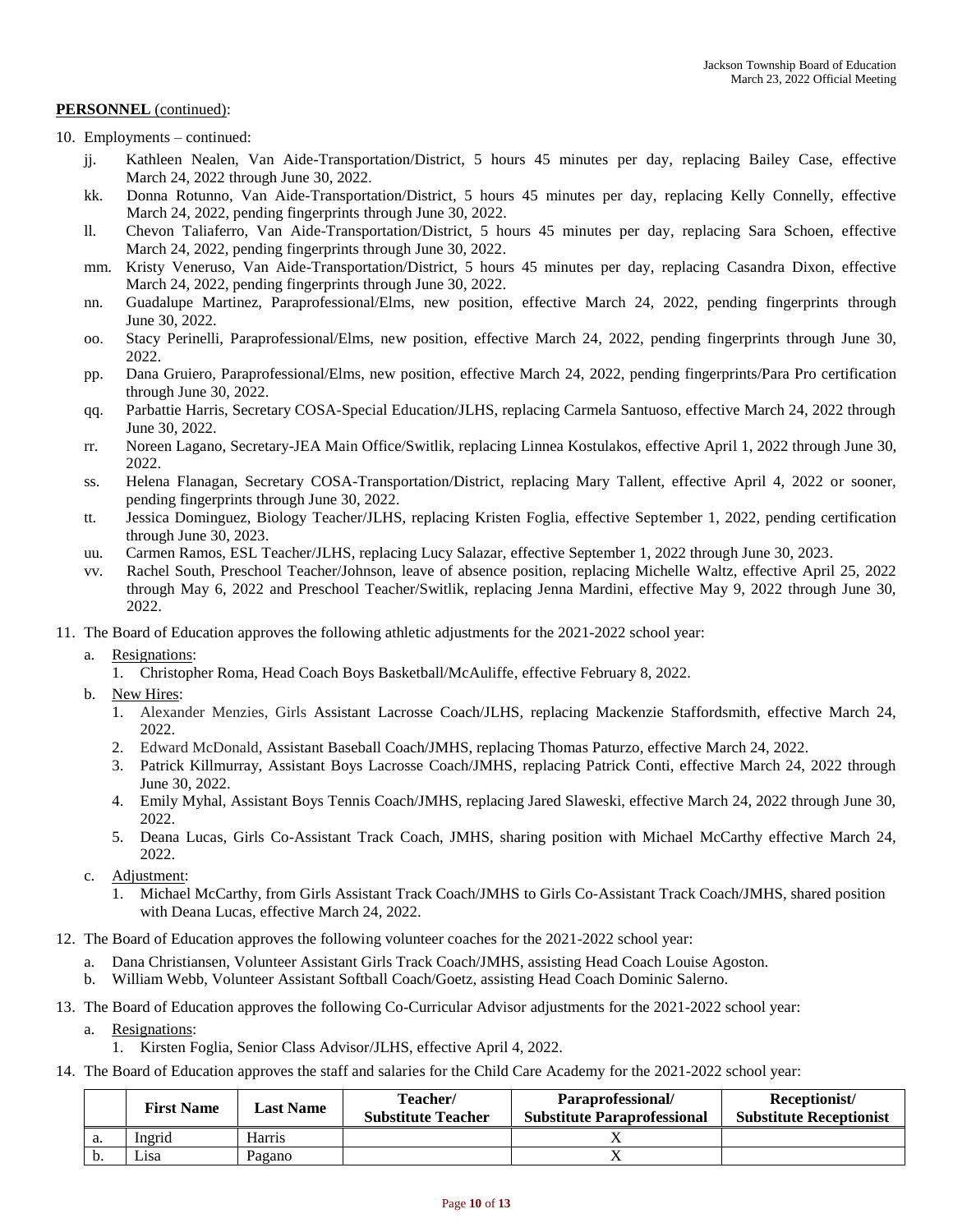- 15. The Board of Education approves the employment of the following School Counselors/SACs for one day in June 2022, six (6) hours each:
	- a. Lisa Cleary/JLHS
	- b. Catherine Ferrara/JLHS
	- c. Kelly Hobbs/JLHS
	- d. Signe Myres/JLHS
	- e. Gregg Patterson/JLHS
	- f. Dawn Siegle/JLHS
	- g. Jean Marie Ciner/JMHS
	- h. Daniel DeSantis/JMHS
	- i. Tracie Fortunato/JMHS
	- j. Lisa Goodale/JMHS
	- k. Ashlee Pedrick/JMHS
	- l. Maryann Stenta/JMHS
	- m. David Tedeschi/JMHS
- 16. The Board of Education approves the following Enrichment Teachers for the 2021-2022 school year, stipends will be paid through the CRSSA Grant:
	- a. Lead Teacher:
		- 1. Nicole Avila, Lead Teacher
	- b. Teachers, not to exceed 50 hours each:
		- 1. Jennifer Graham, Goetz
		- 2. Donna Donner, Goetz
		- 3. Victoria Salemi, McAuliffe
		- 4. Patrice McDow, McAuliffe
		- 5. Maria Gonzalez, Crawford-Rodriguez
		- 6. Ashley Pflaff, Crawford-Rodriguez
		- 7. Lori Rudenjak, Elms
		- 8. Sherri Sulia, Elms
		- 9. Tripti Desai, Holman
		- 10. Jason McEwan, Holman
		- 11. Bridgit Convery/Johnson
		- 12. Dina DeVivo-Calabrese/Johnson
		- 13. Roseanne Carello/Rosenauer
		- 14. Shaina Chagrin Noval/Rosenauer
		- 15. Faye Gilmore, Switlik
		- 16. Susan McGee, Switlik
	- c. Substitutes:
		- 1. Adam Niedzwiecki, Middle School
		- 2. Donna Burke, Elms
		- 3. Tracey Fisher,Elms/Rosenauer
		- 4. Crystal Taylor, Elms
		- 5. Cassandra Vetrano, Elms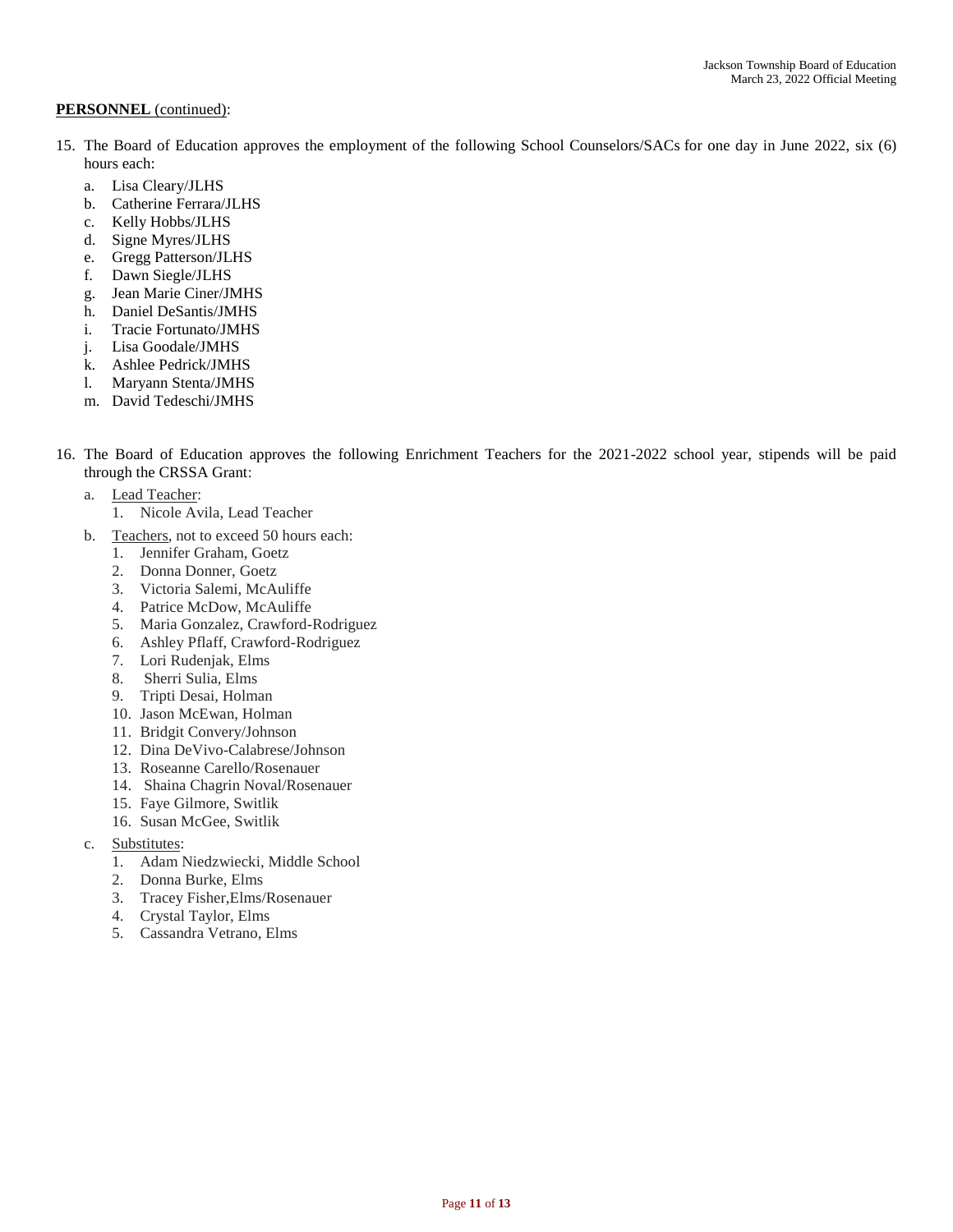- 17. The Board of Education approves the following personnel for Sheltered Instruction Observation Protocol (SIOP) training to be held virtually on June 20-21-22, 2022, 5 hours per day, 8:00 AM to 1:00 PM each day. paid through ARP grant funds:
	- a. Teachers Johnson Elementary School, 15 hours each:
		- 1. Brittney Angiolini
		- 2. Cyndy Amey
		- 3. Jillian Barracato
		- 4. Samantha Carollo
		- 5. Margaret Castronuovo
		- 6. Melissa Clendennen
		- 7. Bridget Convery
		- 8. Dina De Vivo-Calabrese
		- 9. Marisa DiStasi
		- 10. Cynthia Engel
		- 11. Carrie Hogan
		- 12. Adrian Jusino
		- 13. Lauren Scrofini
		- 14. Jaime Sepe-Renner
		- 15. Kimberly Scott-Caretta
		- 16. Dana Tressito
	- b. Teachers McAuliffe Middle School, 15 hours each:
		- 1. Katherine Chinery
		- 2. Stephanie Healy
		- 3. Jaime Hesnan
		- 4. Jeriann Parlow
- 18. The Board of Education approves the following JTV Digital Media Academy co-curricular substitutes for the 2021-2022 school year:
	- a. Jonathan H. O'Keefe
- 19. The Board of Education approves the following personnel for the 2021-2022 Summer Graphics work:
	- a. Adriana Eisele, Teacher Graphic Arts/JMHS, not to exceed 153 hours
- 20. The Board of Education approves the following staff for the Elementary Flag Football after school program, 12 hours each:
	- a. Gina Karatzia/Crawford-Rodriguez
	- b. Ashley Pfaff/Crawford-Rodriguez
	- c. Melissa Haley/Elms
	- d. Nicholas Paradise /Elms
	- e. Craig Goldberg/Johnson
	- f. Melissa O'Keeffe/Johnson
	- g. Robert Autenrieth/Switlik
	- h. Kyle Perrine/Switlik
- 21. The Board of Education approves the following substitute personnel for the ARP/ESSER III Spring NJSLA Prep program at Goetz Middle School for the 2021-2022 school year, to be paid by ARP/ESSER III Grant Funds:

# Substitutes:

- a. Kaitlyn Sorochka
- b. Yvonne Thomas